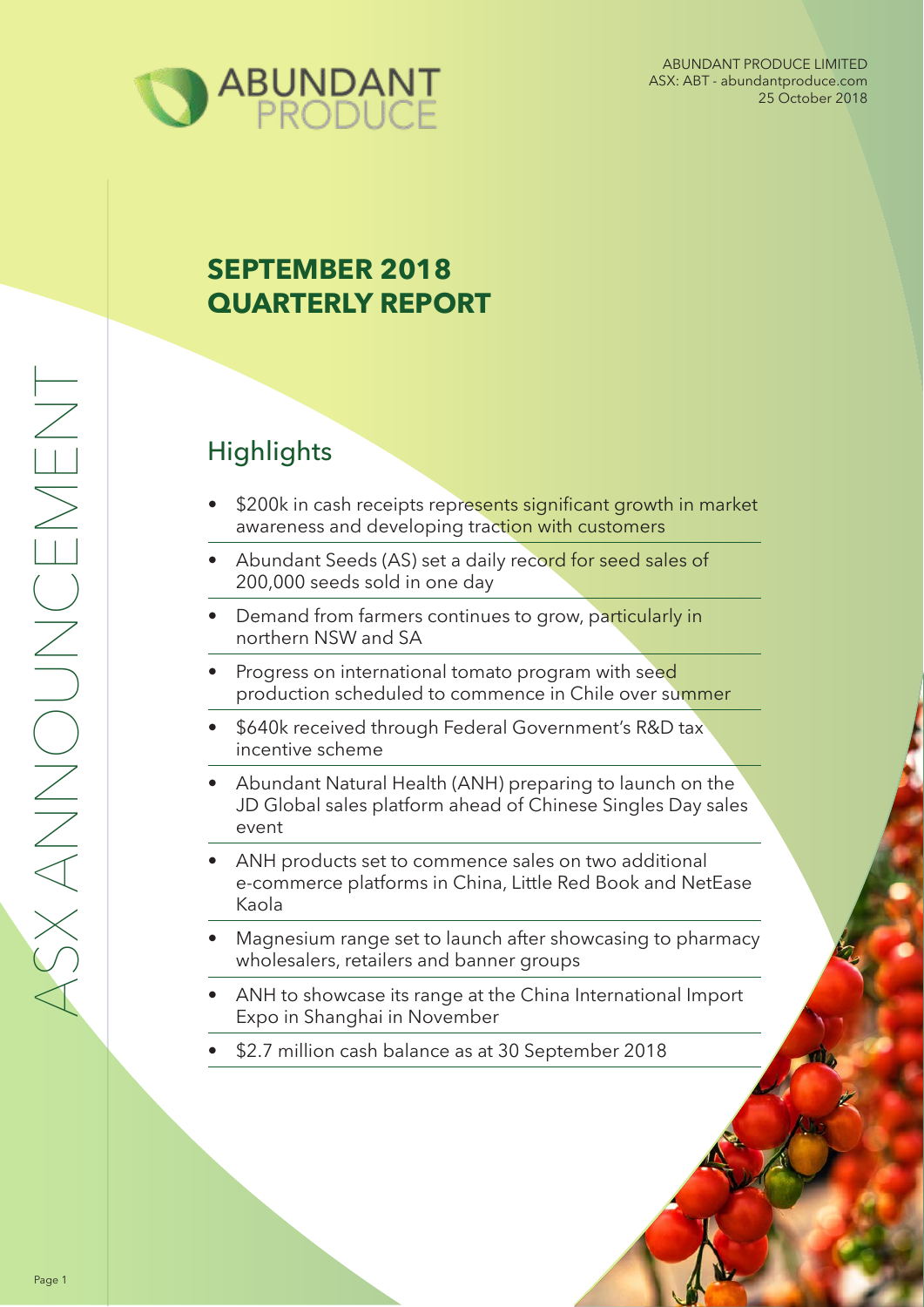

### **Overview**

ABT Group CEO, Tony Crimmins said:

*"Abundant delivered revenue of \$200,000 in the September quarter, a pleasing rise from the prior two quarters. We achieved this growth through further establishment of our skincare and nutraceutical brands in the domestic market and growth of our seed business, particularly in northern NSW and the Adelaide basin. We expect to deliver continued growth in revenue as international sales develop for both ANH and AS.* 

*"We earned an R&D return of \$640,000, which augmented our revenue growth to leave ABT with a stronger cash position compared to the prior quarter. Next month we expect an Export Marketing Development Grant (EMDG) and an Innovation grant from the NSW government.*

*"Looking forward, we remain poised for further business development and revenue growth heading into Chinese Singles Day and the holiday season."*

## Abundant Seeds (AS)

Domestic sales continue to increase

Abundant Seeds saw continued growth in sales during the quarter, achieving a new daily record number of cucumber seeds sold – more than 200,000 seeds in just one day.

AS grew sales particularly strongly in northern NSW and South Australia, attracting feedback from farmers that the Company's seed is superior to imported competitors.

Cucumber seed demand increased from growers directly who are seeking alternatives better suited to Australian conditions, largely in northern NSW around the Woolgoolga and mid-north coast area. Winter trials undertaken in the area indicated that Abundant Seeds' variety was a better-suited option against extreme cold stress and root disease. Producers involved in these trials are now seeking Abundant seeds for spring and summer production, so AS expects demand to continue to rise.

Demand also increased for the Company's mini cucumber varieties in South Australia, as well as with the introduction of some Lebanese crops in the Virginia region on Adelaide's outskirts. Growers reported exceptional plant vigor and high quality fruit.

In 2019, AS anticipates further trials with growers and increase in seed demand for crops including cucumbers and tomatoes. Completing trials in key growing areas will allow AS to target additional growing areas in Queensland and Victoria for trials from now through to spring 2019.

#### International program

Abundant's international tomato program continues to develop – with further varieties scheduled for trial and assessment in 2019, current co-hybrid assessments of five crossed varieties is planned for November.

Production in Chile is scheduled to commence over the summer months of hybrid seed ACC 101 to cater for international demand for mini cucumber seeds. Parental seed increases of winter variety ACL 516 is also scheduled to ensure production of hybrids in Australia can keep up with demand, as the Company expects strong domestic demand for this winter variety in the coming 12 months. Both of these varieties are scheduled for planting in Chile early November with an expected early 2019 harvest.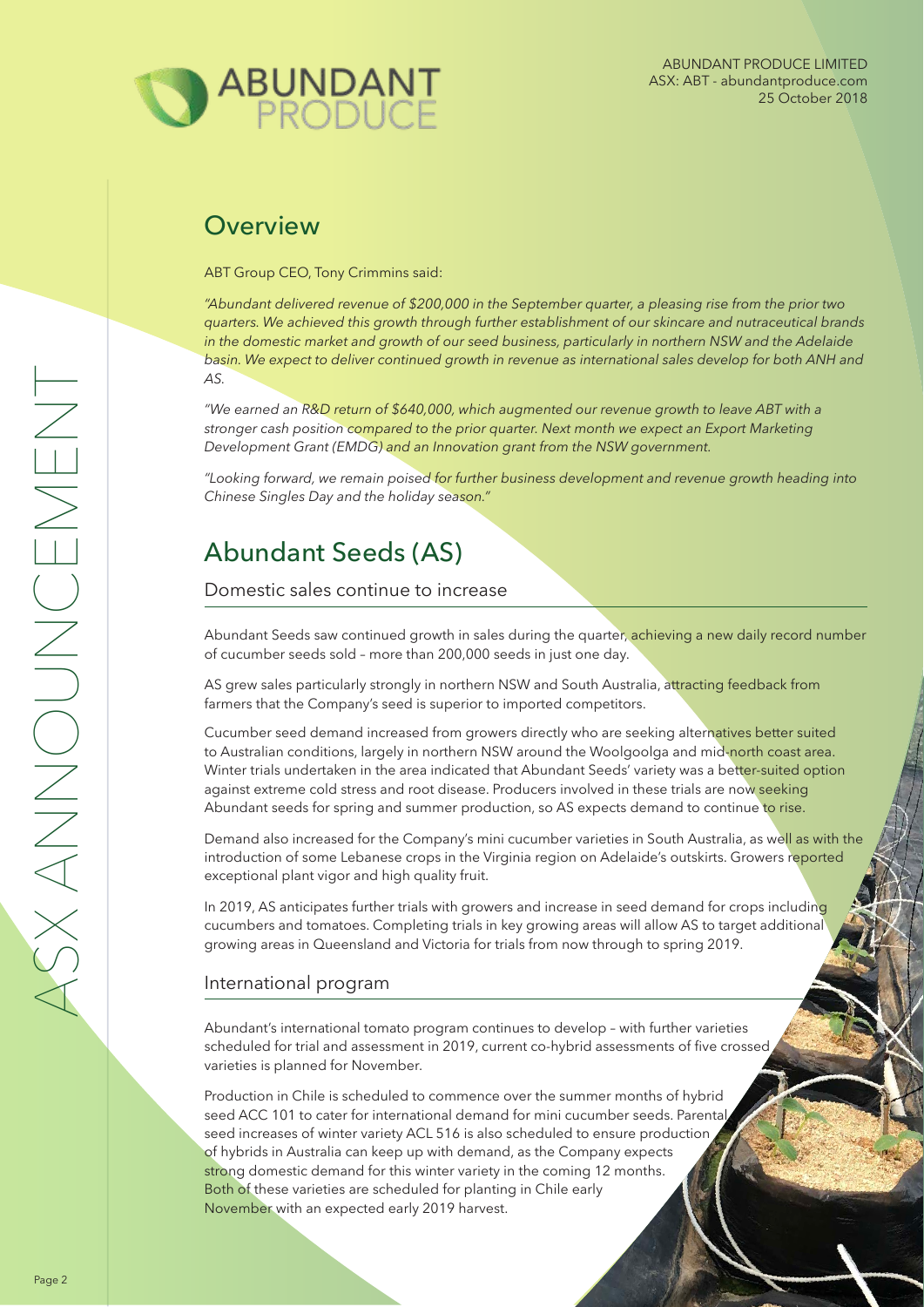

### Working with indigenous communities

During the quarter, AS supplied cucumber and tomato seeds for the Manungurra Indigenous project in Tennant Creek in Australia's Northern Territory. With now the second round of planting and production underway, AS is eager to see the results of its Miranda Tomato growing in the harsh Australian conditions. The program focuses on children's education, awareness and production skills in remote indigenous communities, and AS plans to continue its support.

#### Disease packages and IP library

During the quarter AS completed disease packaging on leading cucumber varieties for 2018. Further variety testing and resistance screening is scheduled for 2019. Production of seed for tomato variety testing is underway to facilitate testing completion in mid 2019. A disease marker testing program has also been established to assist with selection and improve the breeding program. Selections of 15+ high quality hybrid varieties for extra seed production into 2019 will enable larger scale trials for growers and distributors domestically.

# Abundant Natural Health (ANH)

Sales and Product update

ANH has worked with online retail giant JD Global for the past nine months to enable the launch of its full product range on the sales platform. ANH has reached the final stages of clearance through Chinese regulations and expects the full product launch to be selling ahead of Double 11 (Chinese Singles Day) in November.

Progress with JD Global followed the execution of an agreement with agreement with Hong Kong-based Fohun International Ltd to range ANH's products on two additional e-commerce platforms, Xiaohongshu ("Little Red Book") and NetEase Kaola ("Kaola") earlier in the quarter.

The agreement will see Fohun responsible for operating an ANH flagship store until 2020 to directly sell ANH products to Little Red Book and Kaola.. Fohun will create a store service team and be responsible for store licencing, maintaining and promoting the store.

In January 2018, ANH secured a coveted place at the China International Import Exhibition in Shanghai in November, which is open to only 160 companies representing products from Australia. The exhibition is the largest and first of its kind, with an expected 500,000 traders to visit. ANH will exhibit its full product range for the five-day trade exhibition, empowering ANH to further enhance its Chinese marketing and coinciding with the expected launch on JD.com.

**CHINA INTERNATIONAL IMPORT EXPO SHANGHAI** 

**NOVEMBER 5-10, 2018**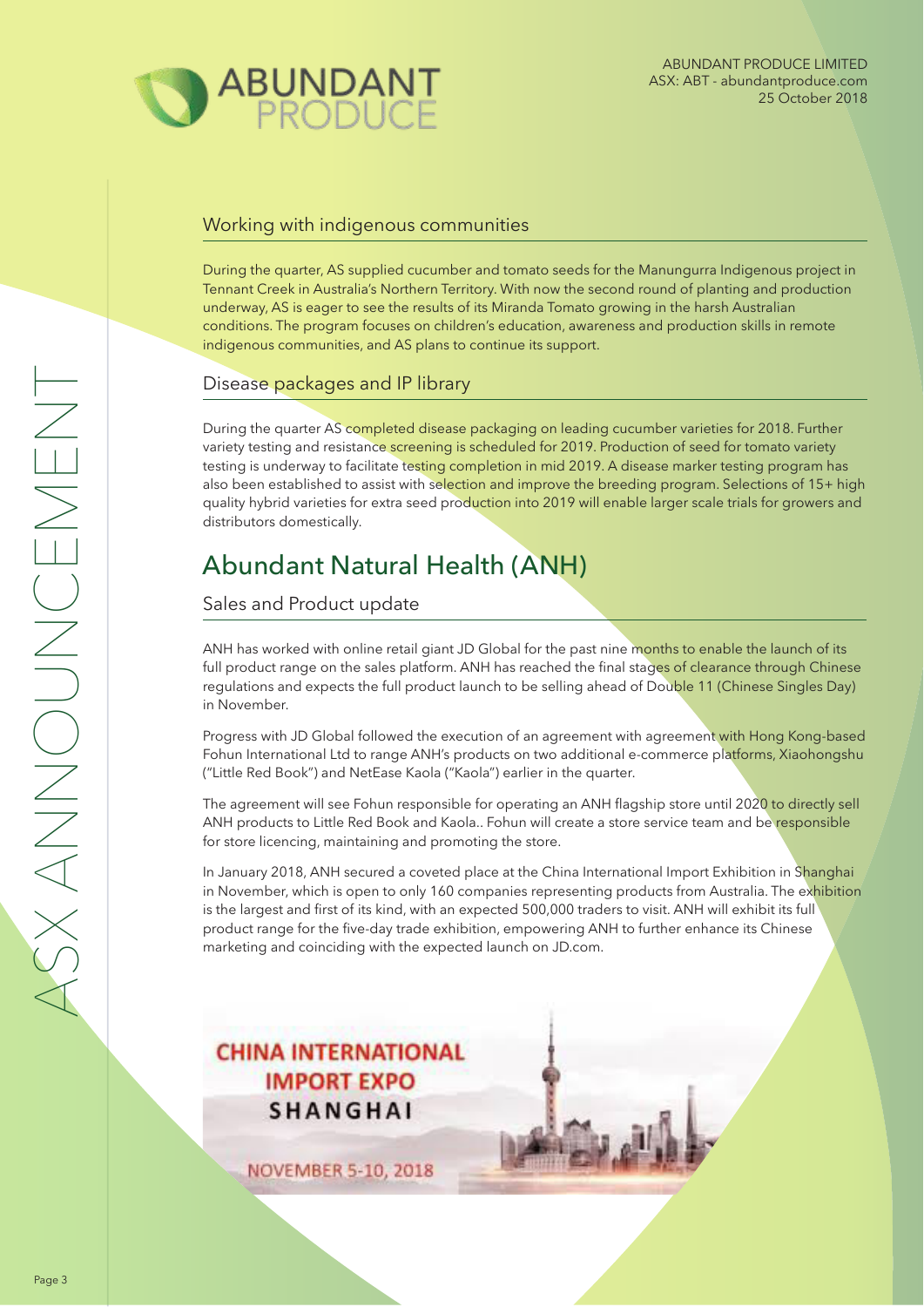

ANH continued to work with its healthcare commercial partner HealthOne and its Asian marketing team, Health888, to open up access to a Daigou (personal shopper) network in Australia and key independent pharmacies. ANH will market directly to the Daigous and independents to further enhance its reach into the Chinese market, aiming to attract consumers through traceability and assurance of its Australianmade quality products.

During the quarter, ANH presented its magnesium range to pharmacy wholesalers, retailers and banner groups having earlier completed a retail plan and strategy for HealthOne to introduce the range into the Australian market. ANH is in the process of completing three wholesaler agreements for nationwide distribution of the range, with stocking in retail outlets expected in Q3 and Q4 of FY19.

ANH commenced the Therapeutic Goods Administration (TGA) approval process in coordination with Baxter Laboratories for its magnesium range and is in the process of seeking organic certification for raw materials, natural certification for all products and moving toward clinical trials for the Company's salt product and future salt range.

Research and Development (R&D) and formulations for the Company's product pipeline continued. ANH plans to add another four products to the Magnesium range in FY19: Mg Soap, Mg Remedial Bath Dosages, Mg Hand Cream and Mg Foot Lotion. ANH has developed organic Mg citrate and Mg lactate to infuse its products with more magnesium in the more effective way, delivering higher effectiveness to customers.

ANH continued its partnership with Chonnam National University to broaden its product range upcycling waste material into Mannose and Green Tea Oil. Mannose is a type of sugar which reinforces moisture barriers preventing water loss in skin, therefore fining out wrinkles and aging affects. Green Tea Oil can fight bacteria and the effects of sun damage on skin. ANH will continue to develop these key ingredients to expand its product range.



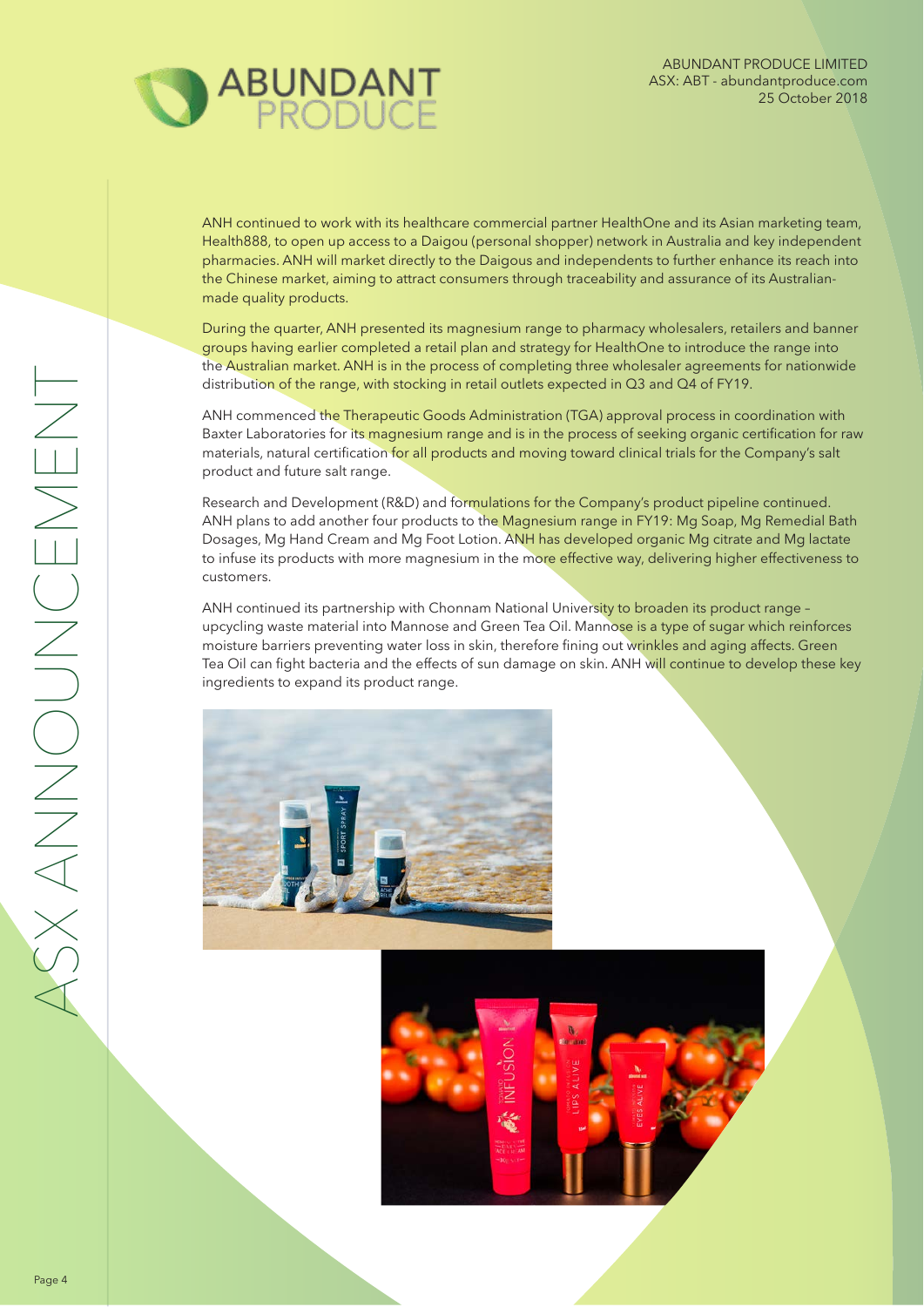

## **Corporate**

### Cash boost

Abundant received a cash injection of more than \$639,000 from the Australian Federal Government following its successful application for a rebate through the research and development tax incentive scheme.

This material funding boost brings the value of non-dilutive, equity and debt-free funding that Abundant has secured since FY16 to nearly \$1.5 million.

The Company has identified scope to continue extending its partnerships with government and academic bodies. This will see Abundant leverage these partners' financial backing and technological prowess to drive ABT shareholder value.

### Manager Appointments

During the quarter, ANH recruited internal marketing executive, Liz McPherson, to manage its social/digital marketing, coordinate direction from the HealthOne Retail Plan, and to further develop its Chinese marketing plan through digital app marketing and managing in addition to marketing the brands' message in a global marketplace. ANH plans to expand its marketing arm so that its marketing to China can be done in-house, with a view to expand the online marketing arm into Europe and US.

ANH also appointed Frank Lucien as Chief Technical Operator. Mr Lucien manages production, quality assurance, packaging of raw material and formulations of new products. The engagement of a CTO is paramount for ANH to deliver quality products that are assured and meet worldwide regulations.

In July, ABT announced the appointment of Brett Crowley as Company Secretary with immediate effect. He took over the role from Nicholas Falzon.

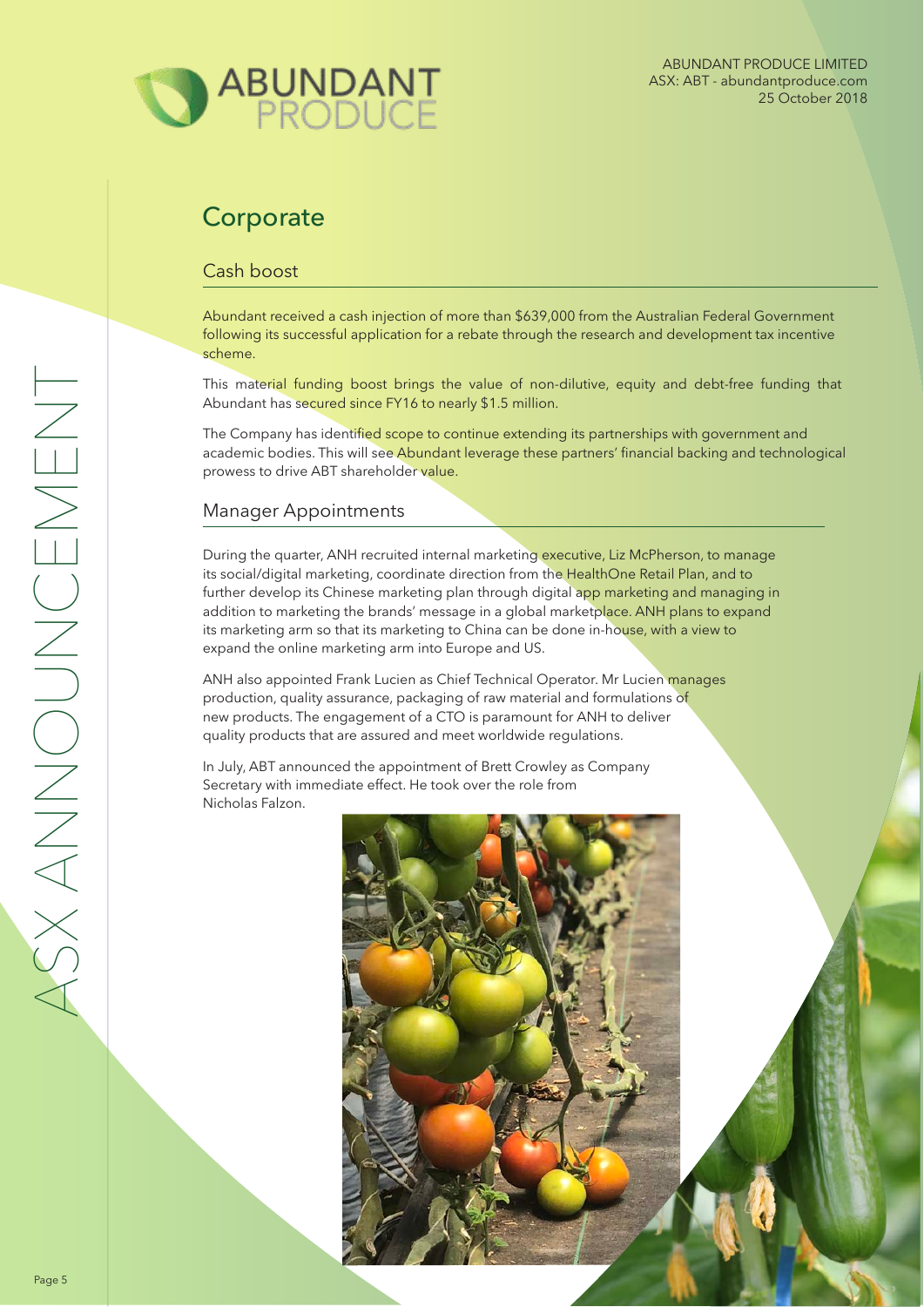

### Share registry address

During the quarter, Abundant's share registry Automic relocated its Sydney head office to:

Level 5 126 Phillip Street Sydney NSW 2000

Additionally, its correspondence address changed to:

GPO Box 5193 Sydney NSW 2000

All other contact information for Automic remains the same.

For more information, please contact:

#### **Tony Crimmins**

Chief Executive Officer Abundant Produce Limited +61 475 148 018 admin@abundantproduce.com

#### **Tim Dohrmann**

Investor and Media Enquiries NWR Communications +61 468 420 846 tim@nwrcommunications.com.au



#### **About Abundant Produce Limited**

Abundant Produce Limited (ASX: ABT) develops agricultural intellectual property, creating superior seeds and producing skin care products based on natural vegetable extracts. Based in Sydney and Cobbitty (at the University of Sydney's Plant Breeding Institute), Abundant breeds superior vegetable seeds for food producers, and vegetable plants for their active extracts.

Abundant specialises in breeding hybrid greenhouse vegetables with better yield, disease resistance, temperature tolerance, taste, texture, colour and shape, developing innovative products to target demand for highly productive food crops that thrive in low-tech conditions.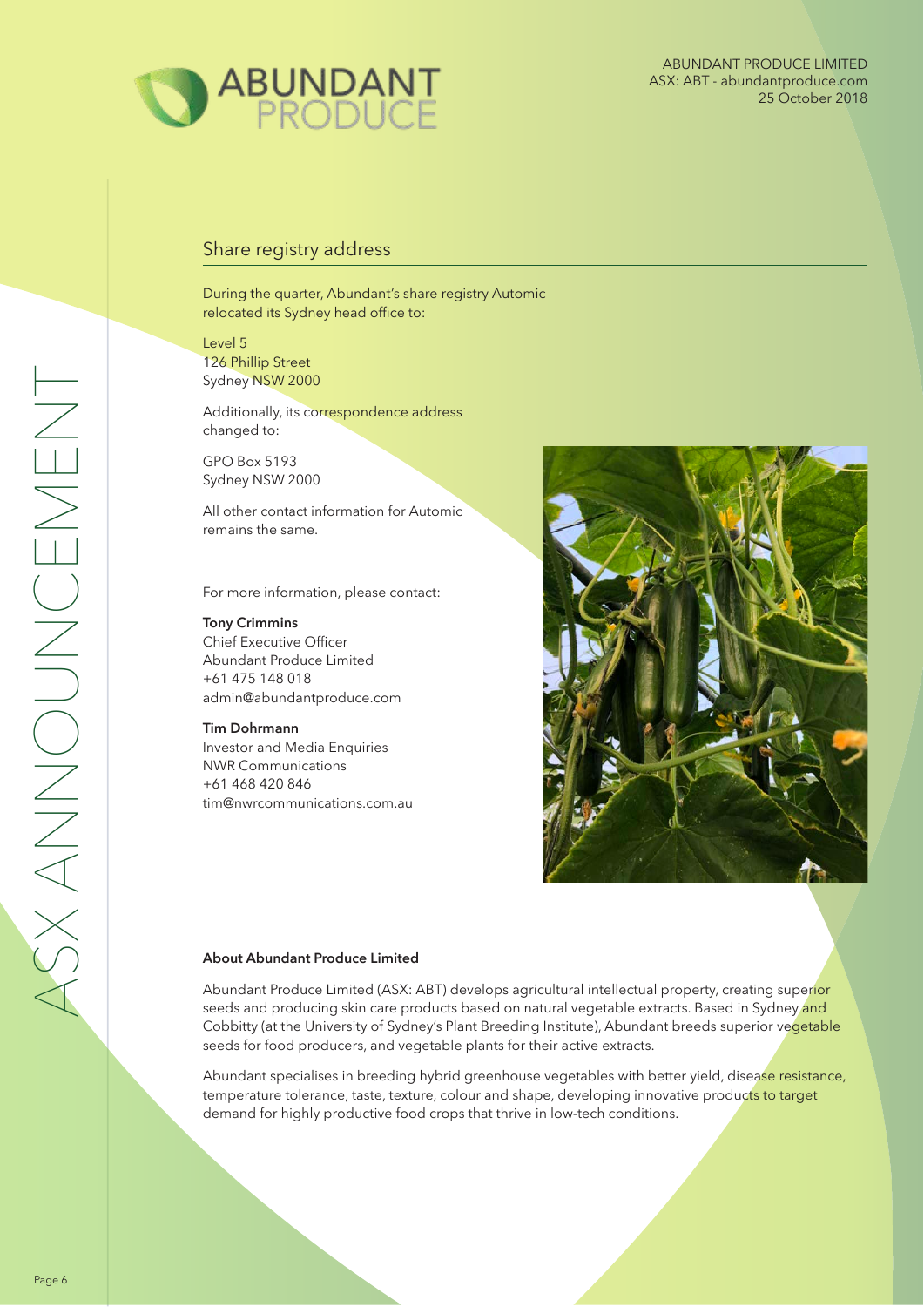*+Rule 4.7B*

## **Appendix 4C**

## **Quarterly report for entities subject to Listing Rule 4.7B**

Introduced 31/03/00 Amended 30/09/01, 24/10/05, 17/12/10, 01/09/16

| Name of entity           |                                   |  |
|--------------------------|-----------------------------------|--|
| Abundant Produce Limited |                                   |  |
| <b>ABN</b>               | Quarter ended ("current quarter") |  |
| 46 606 255 887           | 30 September 2018                 |  |
|                          |                                   |  |

|     | <b>Consolidated statement of cash flows</b>         | <b>Current quarter</b><br>\$A'000 | <b>Year To Date</b><br>(3 months)<br>\$A'000 |
|-----|-----------------------------------------------------|-----------------------------------|----------------------------------------------|
| 1.  | <b>Cash flows from operating activities</b>         |                                   |                                              |
| 1.1 | Receipts from customers                             | 200                               | 200                                          |
| 1.2 | Payments for                                        |                                   |                                              |
|     | research and development<br>(a)                     |                                   |                                              |
|     | product manufacturing and operating<br>(b)<br>costs | (76)                              | (76)                                         |
|     | advertising and marketing<br>(c)                    | (42)                              | (42)                                         |
|     | (d) leased assets                                   |                                   |                                              |
|     | (e) staff costs                                     | (216)                             | (216)                                        |
|     | (f)<br>administration and corporate costs           | (375)                             | (375)                                        |
| 1.3 | Dividends received (see note 3)                     |                                   |                                              |
| 1.4 | Interest received                                   |                                   |                                              |
| 1.5 | Interest and other costs of finance paid            |                                   |                                              |
| 1.6 | Income taxes paid                                   |                                   |                                              |
| 1.7 | Government grants and tax incentives                | 640                               | 640                                          |
| 1.8 | Other (provide details if material)                 |                                   |                                              |
| 1.9 | Net cash from / (used in) operating<br>activities   | 131                               | 131                                          |
|     |                                                     |                                   |                                              |
| 2.  | <b>Cash flows from investing activities</b>         |                                   |                                              |
| 2.1 | Payments to acquire:                                |                                   |                                              |
|     | (a)<br>property, plant and equipment                |                                   |                                              |
|     | businesses (see item 10)<br>(b)                     |                                   |                                              |
|     | investments<br>(c)                                  |                                   |                                              |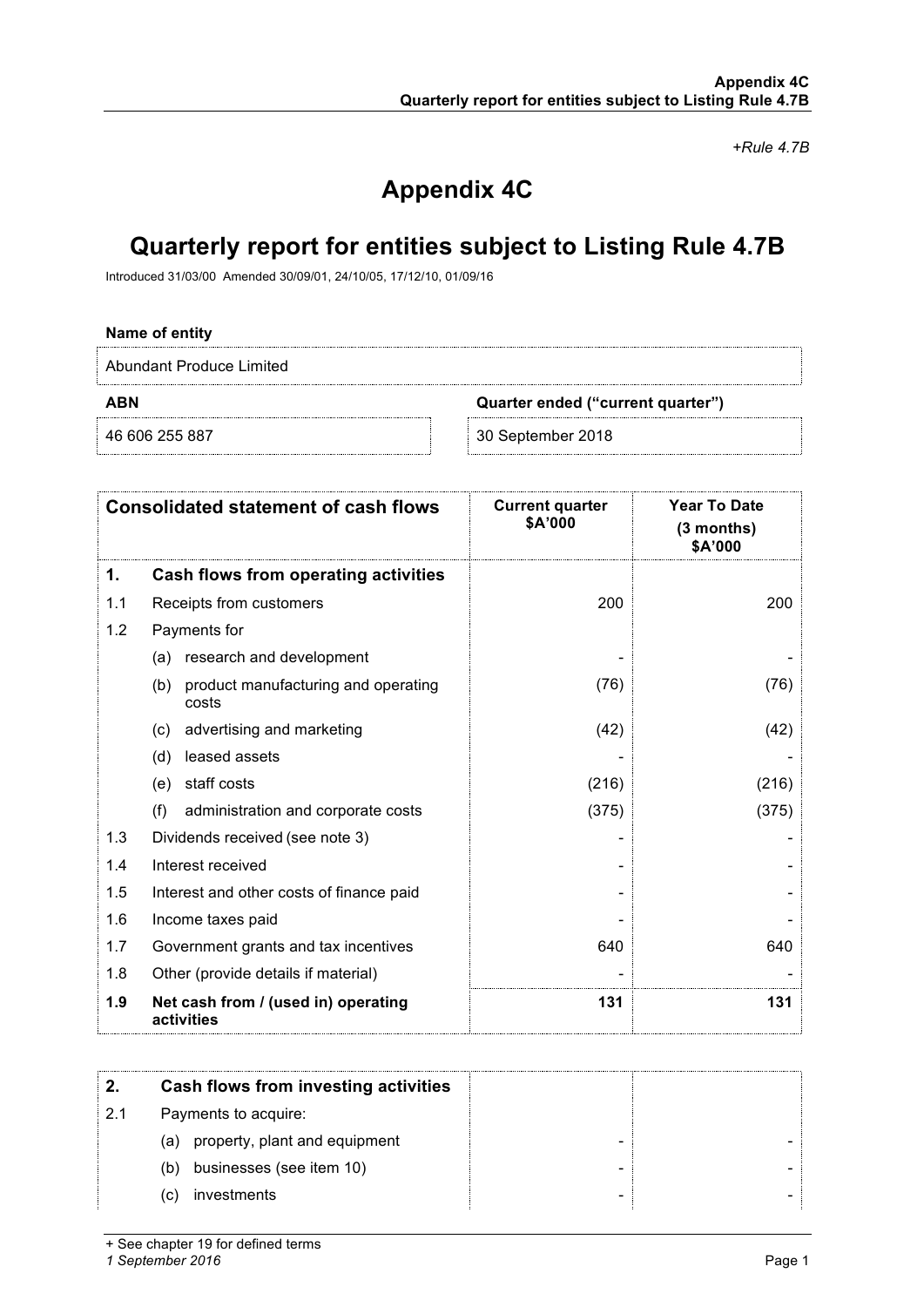#### **Appendix 4C Quarterly report for entities subject to Listing Rule 4.7B**

|         | <b>Consolidated statement of cash flows</b>                                    | <b>Current quarter</b><br>\$A'000 | Year To Date<br>(3 months)<br>\$A'000 |
|---------|--------------------------------------------------------------------------------|-----------------------------------|---------------------------------------|
|         | (d)<br>intellectual property                                                   |                                   |                                       |
|         | other non-current assets<br>(e)                                                |                                   |                                       |
| $2.2\,$ | Proceeds from disposal of:                                                     |                                   |                                       |
|         | property, plant and equipment<br>(a)                                           |                                   |                                       |
|         | businesses (see item 10)<br>(b)                                                |                                   |                                       |
|         | investments<br>(c)                                                             |                                   |                                       |
|         | intellectual property<br>(d)                                                   |                                   |                                       |
|         | other non-current assets<br>(e)                                                |                                   |                                       |
| 2.3     | Cash flows from loans to other entities                                        |                                   |                                       |
| 2.4     | Dividends received (see note 3)                                                |                                   |                                       |
| 2.5     | Other (provide details if material)                                            |                                   |                                       |
| 2.6     | Net cash from / (used in) investing<br>activities                              |                                   |                                       |
|         |                                                                                |                                   |                                       |
| 3.      | <b>Cash flows from financing activities</b>                                    |                                   |                                       |
| 3.1     | Proceeds from issues of shares                                                 |                                   |                                       |
| 3.2     | Proceeds from issue of convertible notes                                       |                                   |                                       |
| 3.3     | Proceeds from exercise of share options                                        |                                   |                                       |
| 3.4     | Transaction costs related to issues of<br>shares, convertible notes or options |                                   |                                       |
| 3.5     | Proceeds from borrowings                                                       |                                   |                                       |
| 3.6     | Repayment of borrowings                                                        |                                   |                                       |
| 3.7     | Transaction costs related to loans and<br>borrowings                           |                                   |                                       |
| 3.8     | Dividends paid                                                                 |                                   |                                       |
| 3.9     | Other (provide details if material)                                            |                                   |                                       |
| 3.10    | Net cash from / (used in) financing<br>activities                              |                                   |                                       |
|         |                                                                                |                                   |                                       |
| 4.      | Net increase / (decrease) in cash and<br>cash equivalents for the period       |                                   |                                       |
| 4.1     | Cash and cash equivalents at beginning of<br>quarter/year to date              | 2,552                             | 2,552                                 |
| 4.2     | Net cash from / (used in) operating<br>activities (item 1.9 above)             | 131                               | 131                                   |
| 4.3     | Net cash from / (used in) investing activities<br>(item 2.6 above)             |                                   |                                       |
| 4.4     | Net cash from / (used in) financing activities<br>(item 3.10 above)            |                                   |                                       |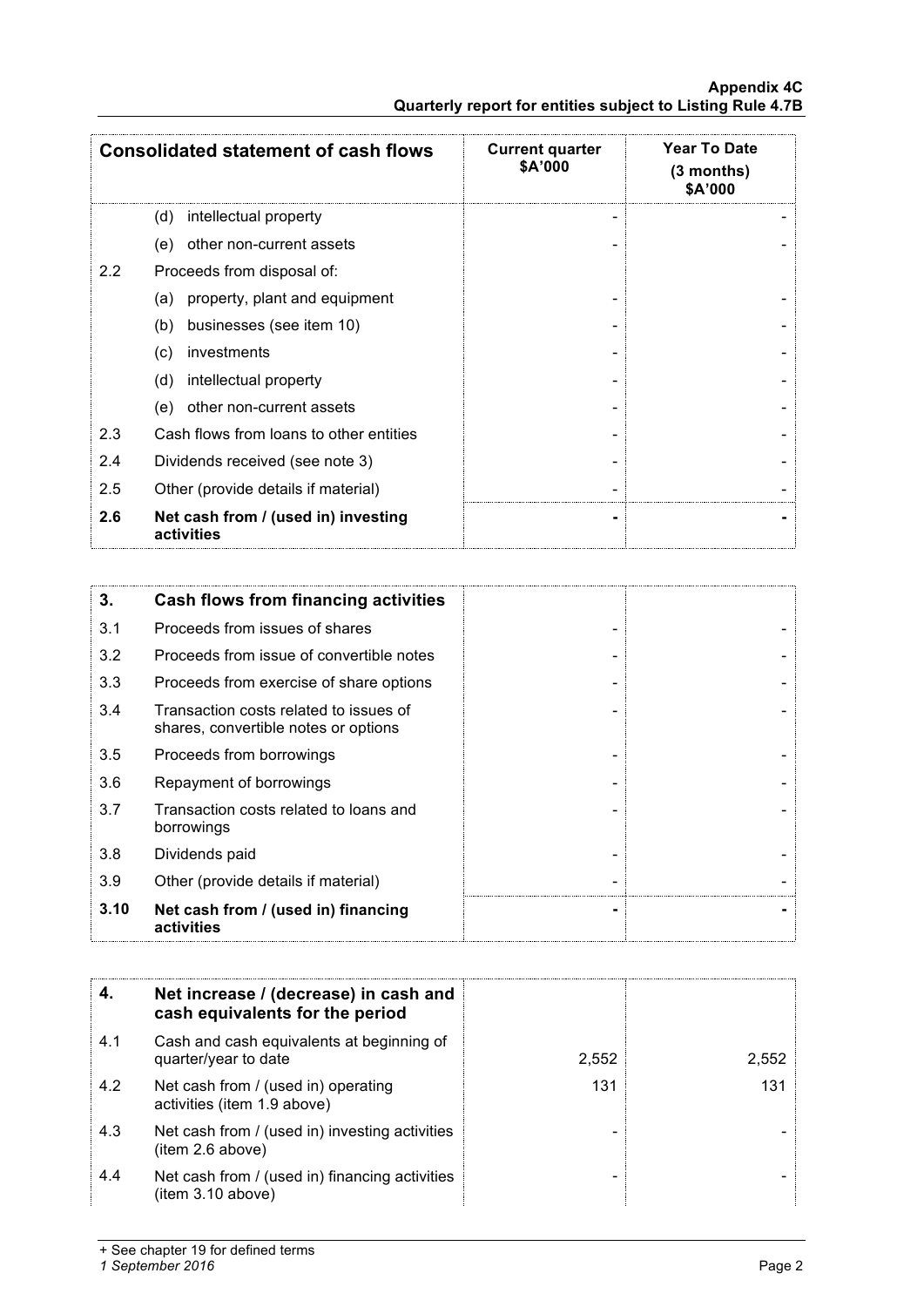|     | Consolidated statement of cash flows                 | <b>Current quarter</b><br>\$A'000 | <b>Year To Date</b><br>$(3$ months)<br>\$A'000 |
|-----|------------------------------------------------------|-----------------------------------|------------------------------------------------|
| 4.5 | Effect of movement in exchange rates on<br>cash held |                                   |                                                |
| 4.6 | Cash and cash equivalents at end of<br>quarter       | 2.683                             | 2.683                                          |

| 5.  | Reconciliation of cash and cash<br>equivalents<br>at the end of the quarter (as shown in the<br>consolidated statement of cash flows) to the<br>related items in the accounts | <b>Current quarter</b><br>\$A'000 | <b>Previous quarter</b><br>\$A'000 |
|-----|-------------------------------------------------------------------------------------------------------------------------------------------------------------------------------|-----------------------------------|------------------------------------|
| 5.1 | <b>Bank balances</b>                                                                                                                                                          | 2.683                             | 2.552                              |
| 5.2 | Call deposits                                                                                                                                                                 |                                   |                                    |
| 5.3 | <b>Bank overdrafts</b>                                                                                                                                                        |                                   |                                    |
| 5.4 | Other (provide details)                                                                                                                                                       |                                   |                                    |
| 5.5 | Cash and cash equivalents at end of<br>quarter (should equal item 4.6 above)                                                                                                  | 2.683                             | 2.552                              |

| 6.                                                                                                                 | Payments to directors of the entity and their associates                            | <b>Current quarter</b><br><b>\$A'000</b> |
|--------------------------------------------------------------------------------------------------------------------|-------------------------------------------------------------------------------------|------------------------------------------|
| 6.1                                                                                                                | Aggregate amount of payments to these parties included in item 1.2                  |                                          |
| 6.2                                                                                                                | Aggregate amount of cash flow from loans to these parties included<br>in item $2.3$ |                                          |
| 6.3<br>Include below any explanation necessary to understand the transactions included in<br>items $6.1$ and $6.2$ |                                                                                     |                                          |
|                                                                                                                    | Consulting fees only paid during the quarter – no directors' fees were paid         |                                          |

| 7.  | Payments to related entities of the entity and their<br>associates                                          | <b>Current quarter</b><br><b>\$A'000</b> |
|-----|-------------------------------------------------------------------------------------------------------------|------------------------------------------|
| 7.1 | Aggregate amount of payments to these parties included in item 1.2                                          |                                          |
| 7.2 | Aggregate amount of cash flow from loans to these parties included<br>in item $2.3$                         |                                          |
| 7.3 | Include below any explanation necessary to understand the transactions included in<br>items $7.1$ and $7.2$ |                                          |
|     |                                                                                                             |                                          |
|     |                                                                                                             |                                          |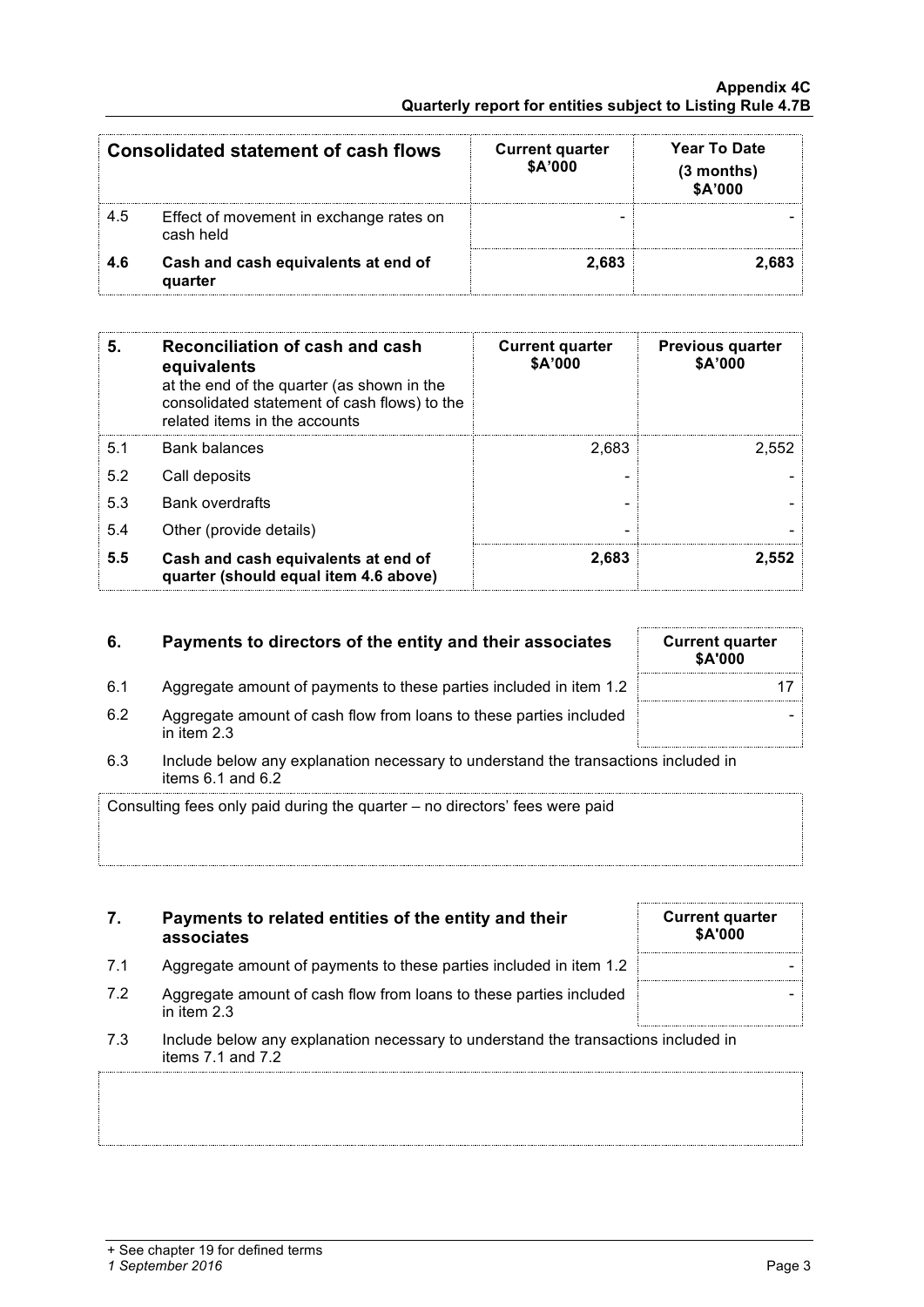- **8. Financing facilities available Total facility amount Amount drawn at quarter end at quarter end** *Add notes as necessary for an*  **\$A'000 \$A'000** *understanding of the position* 8.1 Loan facilities - - 8.2 Credit standby arrangements - - 8.3 Other (please specify) - -
- 8.4 Include below a description of each facility above, including the lender, interest rate and whether it is secured or unsecured. If any additional facilities have been entered into or are proposed to be entered into after quarter end, include details of those facilities as well.

| 9.  | <b>Estimated cash outflows for next quarter</b> | \$A'000 |
|-----|-------------------------------------------------|---------|
| 9.1 | Research and development                        | 150     |
| 9.2 | Product manufacturing and operating costs       | 70      |
| 9.3 | Advertising and marketing                       | 30      |
| 9.4 | Leased assets                                   |         |
| 9.5 | Staff costs                                     | 225     |
| 9.6 | Administration and corporate costs              | 350     |
| 9.7 | Other (provide details if material)             |         |
| 9.8 | <b>Total estimated cash outflows</b>            | 825     |

| 10.  | <b>Acquisitions and disposals of</b><br>business entities<br>(items $2.1(b)$ and $2.2(b)$ above) | <b>Acquisitions</b> | <b>Disposals</b> |
|------|--------------------------------------------------------------------------------------------------|---------------------|------------------|
| 10.1 | Name of entity                                                                                   |                     |                  |
| 10.2 | Place of incorporation or<br>registration                                                        |                     |                  |
| 10.3 | Consideration for acquisition or<br>disposal                                                     |                     |                  |
| 10.4 | Total net assets                                                                                 |                     |                  |
| 10.5 | Nature of business                                                                               |                     |                  |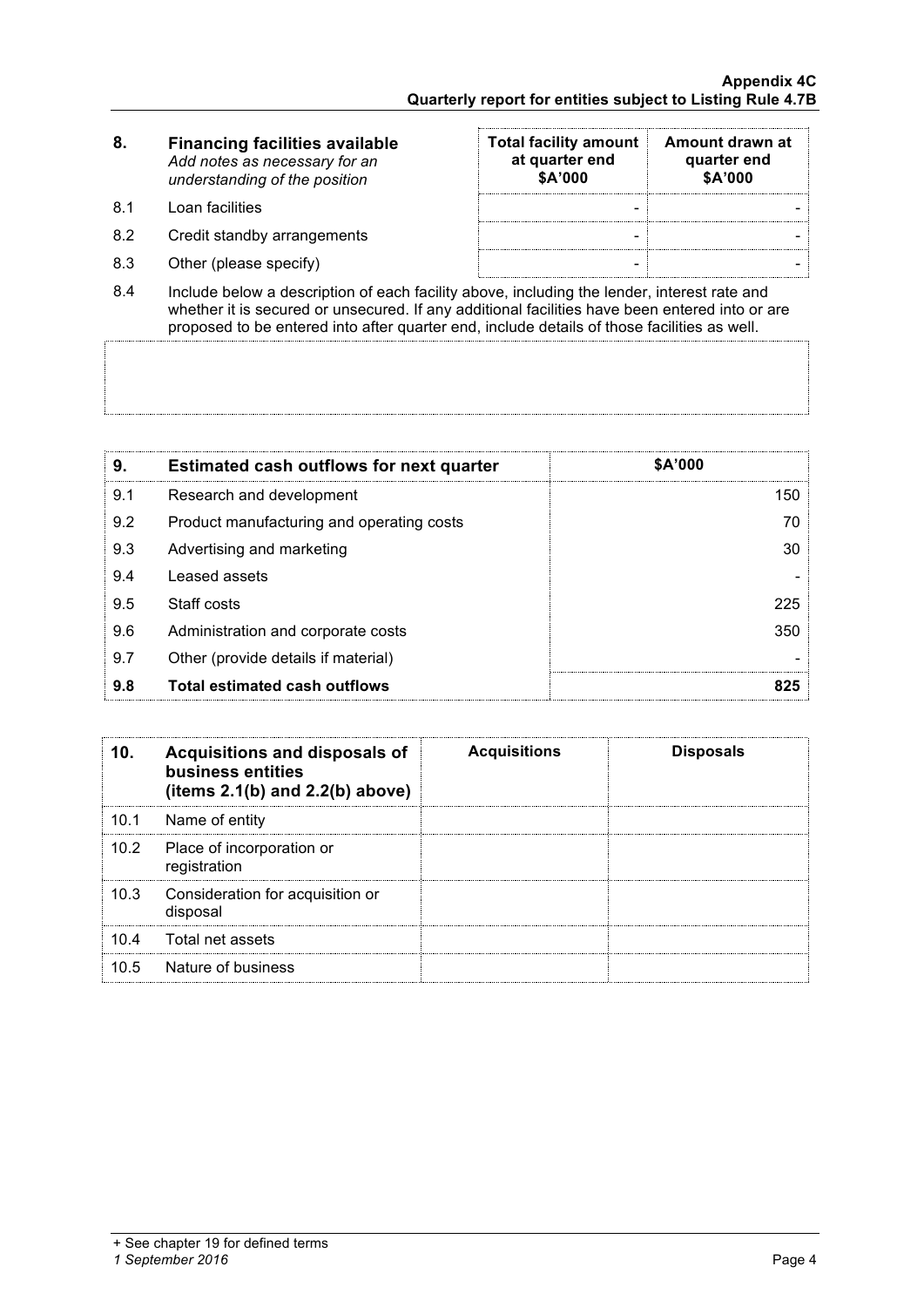### **Compliance statement**

- 1 This statement has been prepared in accordance with accounting standards and policies which comply with Listing Rule 19.11A.
- 2 This statement gives a true and fair view of the matters disclosed.

Sign here: <u>Detail</u> Bate: 17 October 2018 (Director)

Print name: Tony Crimmins

#### **Notes**

- 1. The quarterly report provides a basis for informing the market how the entity's activities have been financed for the past quarter and the effect on its cash position. An entity that wishes to disclose additional information is encouraged to do so, in a note or notes included in or attached to this report.
- 2. If this quarterly report has been prepared in accordance with Australian Accounting Standards, the definitions in, and provisions of, *AASB 107: Statement of Cash Flows* apply to this report. If this quarterly report has been prepared in accordance with other accounting standards agreed by ASX pursuant to Listing Rule 19.11A, the corresponding equivalent standard applies to this report.
- 3. Dividends received may be classified either as cash flows from operating activities or cash flows from investing activities, depending on the accounting policy of the entity.